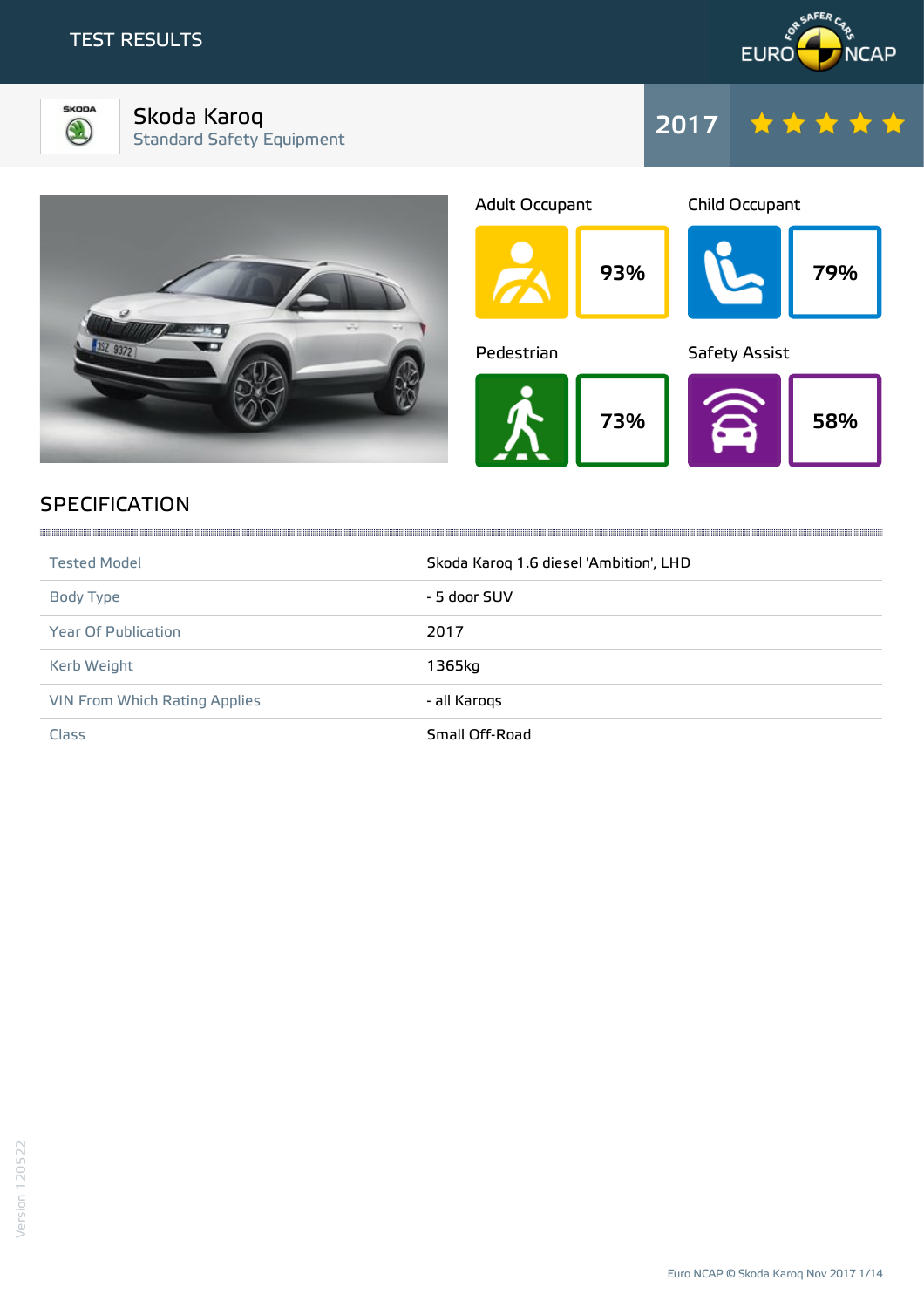

# SAFETY EQUIPMENT

|                                 | <b>Driver</b> | Passenger | Rear |
|---------------------------------|---------------|-----------|------|
| <b>FRONTAL CRASH PROTECTION</b> |               |           |      |
| Frontal airbag                  |               |           | ×    |
| Belt pretensioner               |               |           |      |
| Belt loadlimiter                |               |           |      |
| Knee airbag                     |               | ×         | ×    |
| SIDE CRASH PROTECTION           |               |           |      |
| Side head airbag                |               |           |      |
| Side chest airbag               |               |           | ×    |
| Side pelvis airbag              | ×             | ×         | ×    |

Euro NCAP © Skoda Karoq Nov 2017 2/14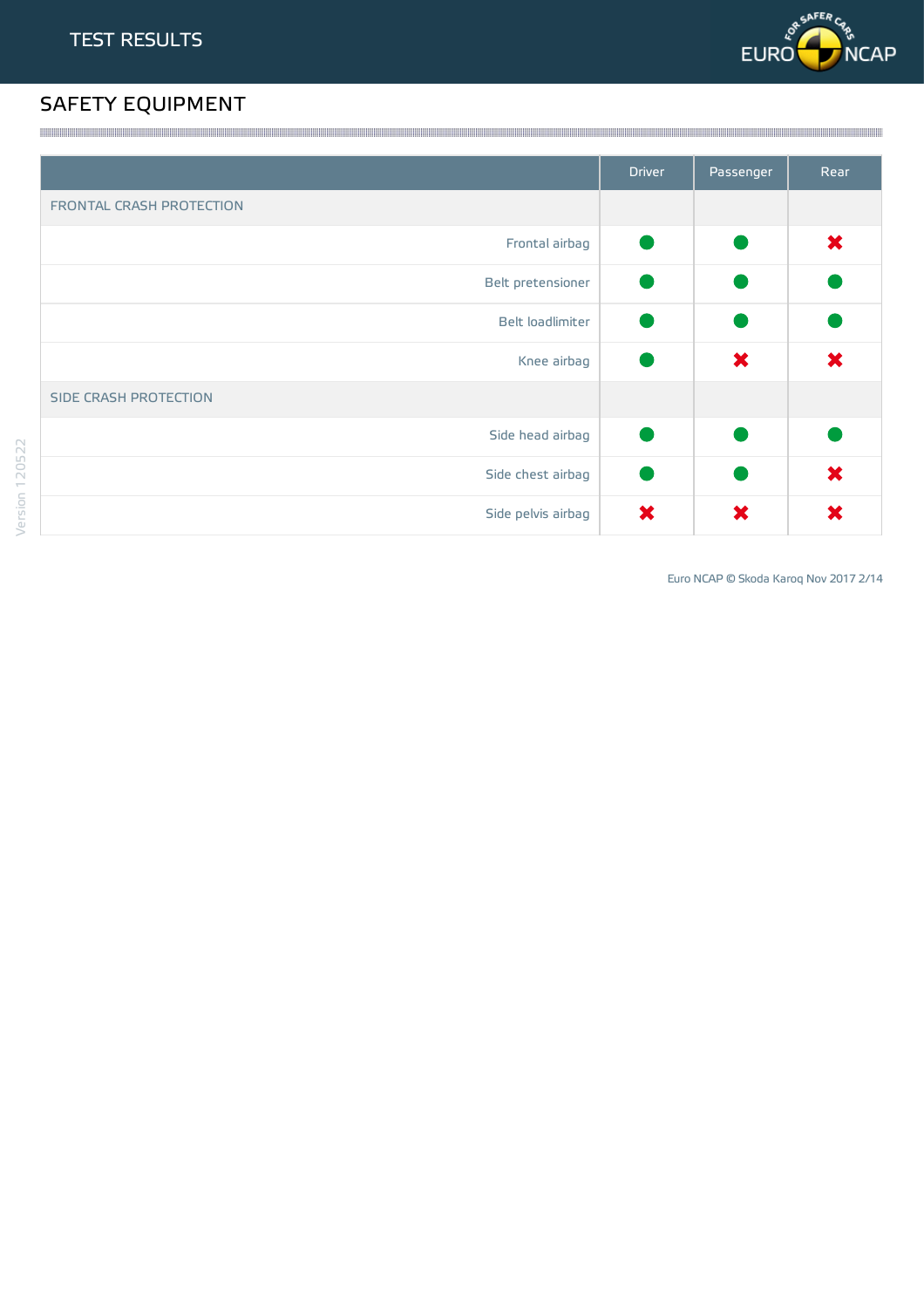

# SAFETY EQUIPMENT (NEXT)

|                         | <b>Driver</b> | Passenger | Rear |
|-------------------------|---------------|-----------|------|
| <b>CHILD PROTECTION</b> |               |           |      |
| Isofix/i-Size           |               | O         |      |
| Integrated CRS          |               | ×         | ×    |
| Airbag cut-off switch   |               |           |      |
| <b>SAFETY ASSIST</b>    |               |           |      |
| Seat Belt Reminder      |               |           |      |

a series and the contract of the contract of the contract of the contract of the contract of the contract of the

| <b>OTHER SYSTEMS</b>    |   |
|-------------------------|---|
| Active Bonnet (Hood)    | × |
| AEB Pedestrian          |   |
| <b>AEB City</b>         |   |
| AEB Inter-Urban         |   |
| Speed Assistance System |   |
| Lane Assist System      |   |

Note: Other equipment may be available on the vehicle but was not considered in the test year.

**Fitted to the vehicle as standard**  $\bigcirc$  Fitted to the vehicle as part of the safety pack

 $\bigcirc$  Not fitted to the test vehicle but available as option or as part of the safety pack  $\bigcirc$  Not available  $\qquad$  Not applicable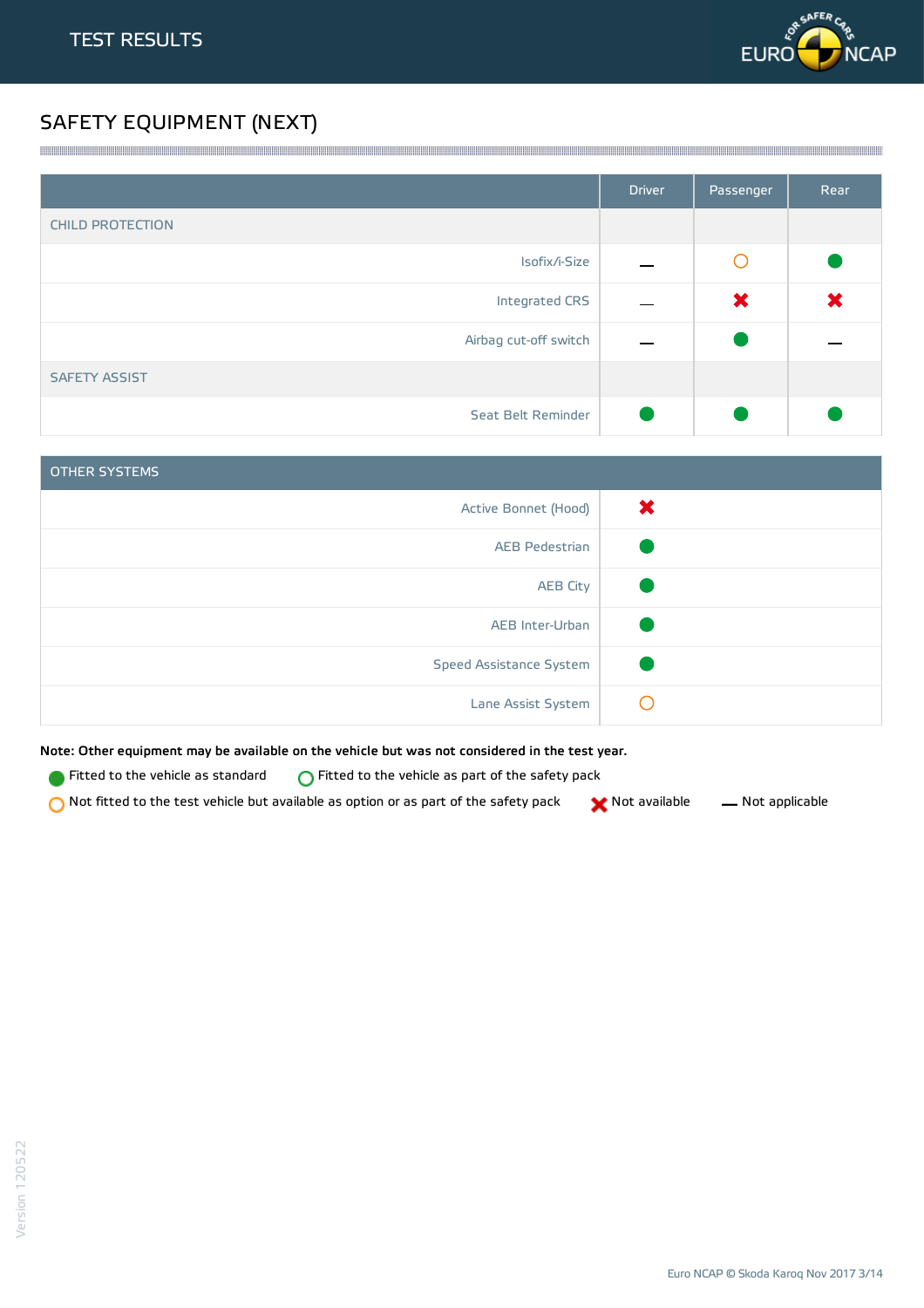



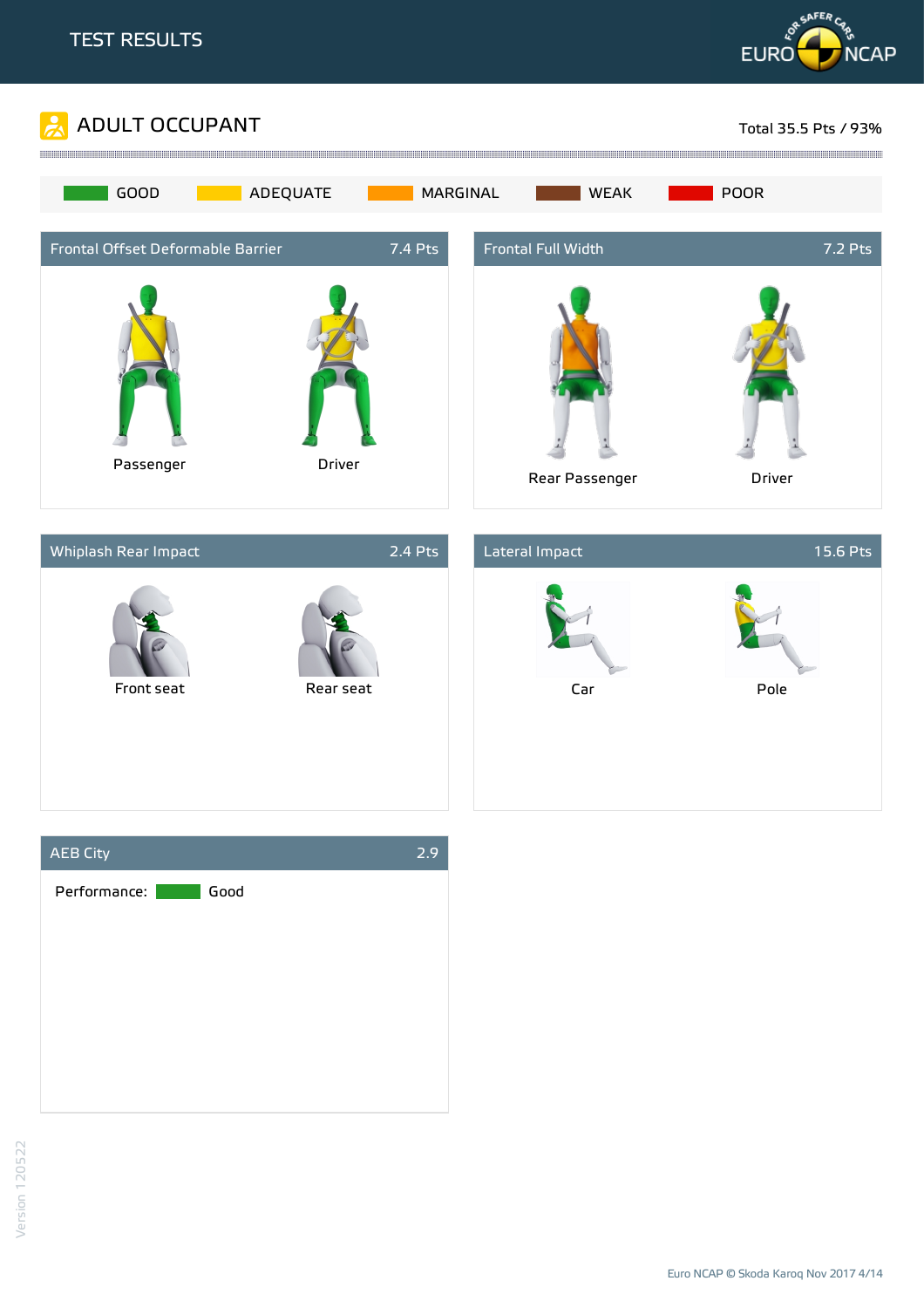

Euro NCAP © Skoda Karoq Nov 2017 5/14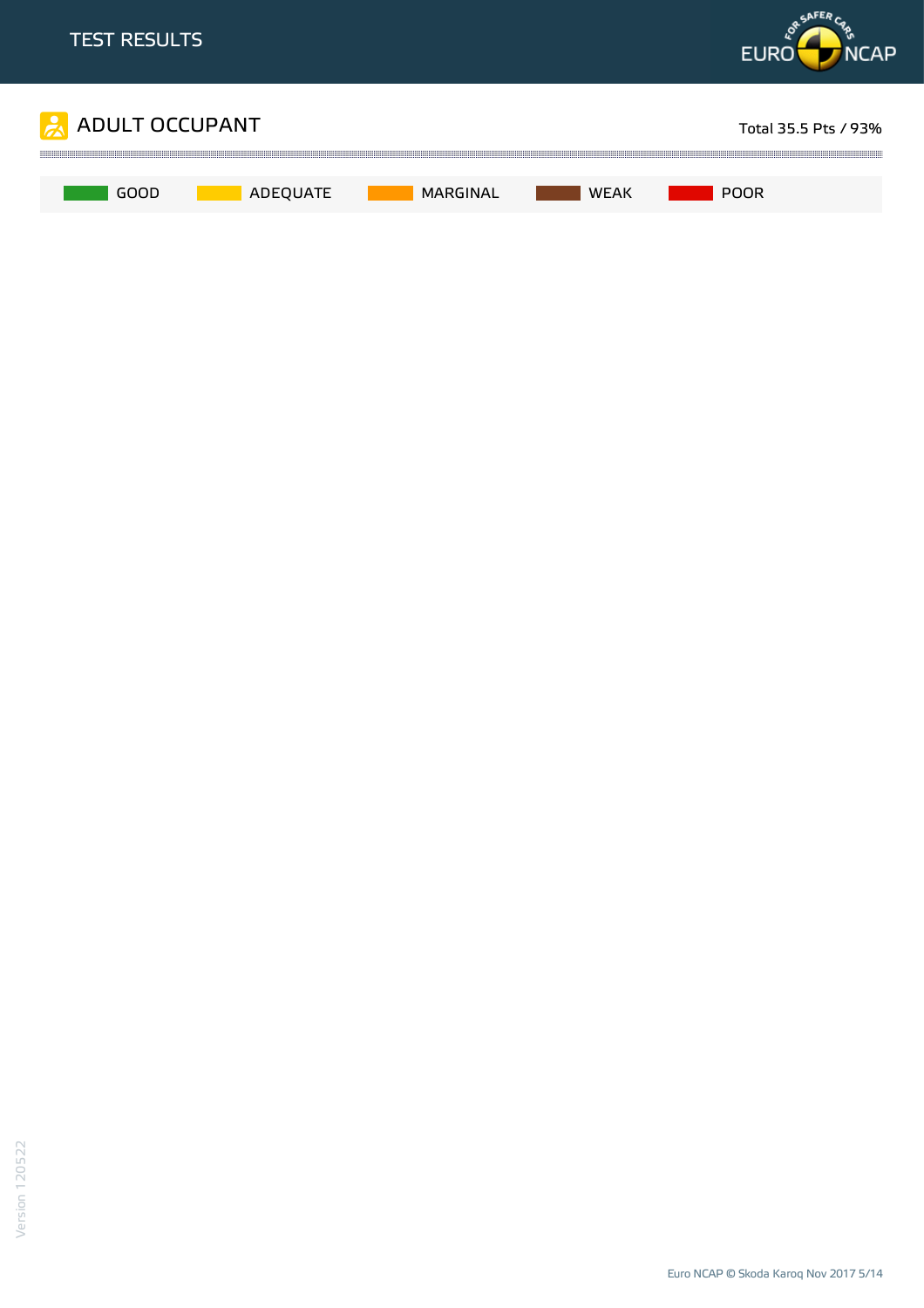

# ADULT OCCUPANT TO A RESERVE TO A RESERVE TO A RESERVE TOTAL 35.5 Pts / 93%

#### Comments

The passenger compartment of the Karoq remained stable in the frontal offset test. Dummy readings indicated good protection of the knees and femurs of both the driver and passenger. Škoda demonstrated that a similar level of protection would be provided to occupants of different sizes and to those sat in different positions. In the full-width rigid-barrier test, protection of both occupants was good or adequate except for the chest of the rear passenger, protection of which was rated as marginal. In the side barrier test, protection of all critical body areas was good and the Karoq scored maximum points. In the more severe side pole test, protection of the chest was adequate and that of other parts of the body was good. Tests on the front seats and head restraints demonstrated good protection against whiplash injuries in the event of rear-end collision. A geometric assessment of the rear seats also indicated good whiplash protection. The standard-fit autonomous emergency braking system performed well in tests of its functionality at the low speeds typical of city driving at which many whiplash injuries are caused, with collisions avoided or mitigated at all test speeds.

the contract of the contract of the contract of the contract of the contract of the contract of the contract of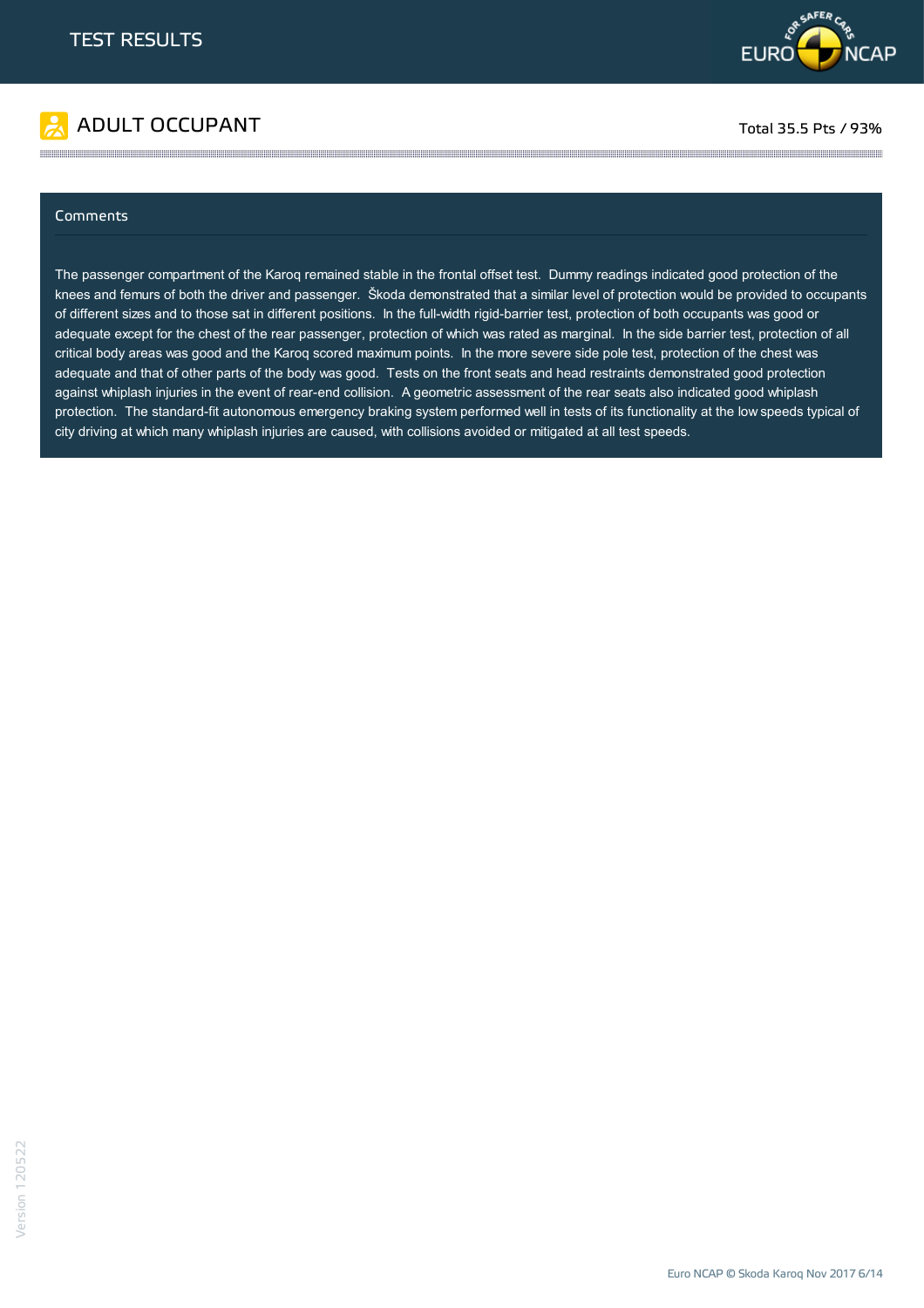





Restraint for 6 year old child: KidFix XP Restraint for 10 year old child: Safety 1st Manga

### Safety Features 7.0 Pts

|                                                                                | Front<br>Passenger | 2nd row<br>outboard | 2nd row<br>center |
|--------------------------------------------------------------------------------|--------------------|---------------------|-------------------|
| Isofix                                                                         |                    |                     | $\bm{\times}$     |
| i-Size                                                                         | ×                  |                     | $\bm{\times}$     |
| Integrated CRS                                                                 | $\bm{x}$           | ×                   | $\bm{x}$          |
| Fitted to test car as standard<br>Not on test car but available as option<br>∩ | Not available      |                     |                   |

Euro NCAP © Skoda Karoq Nov 2017 7/14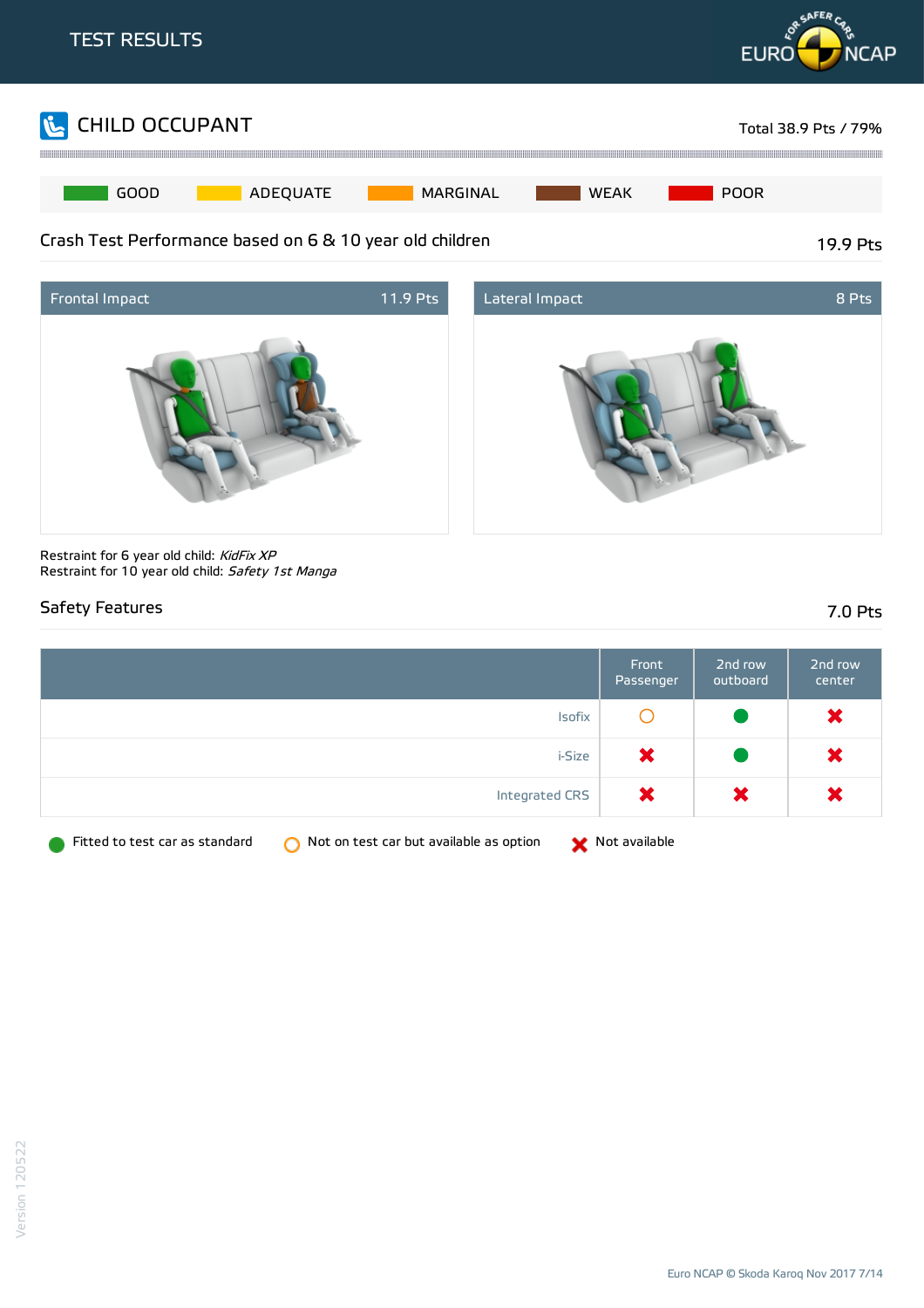





#### Britax Römer KidFix XP (ISOFIX)





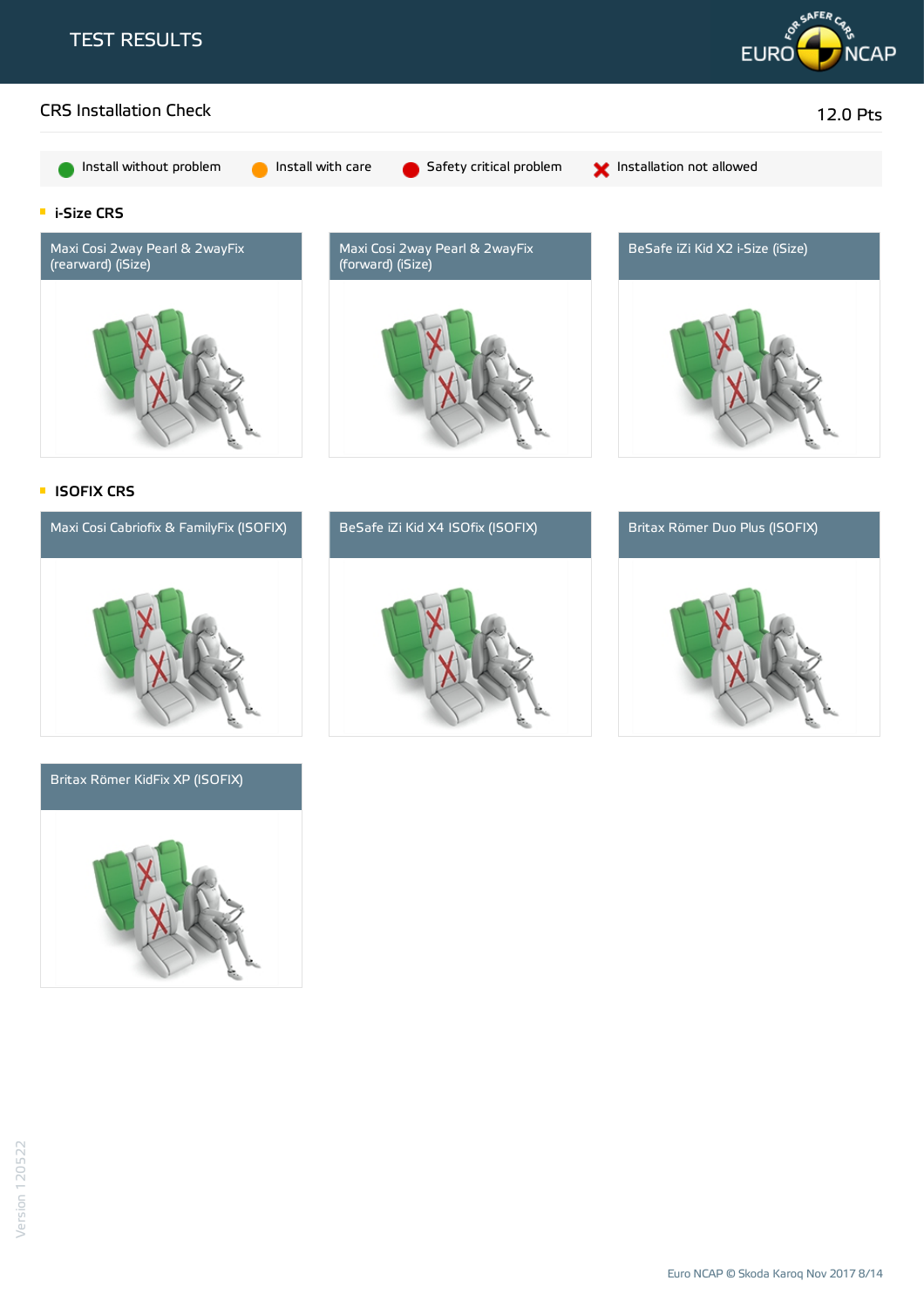

# CHILD OCCUPANT Total 38.9 Pts / 79%

#### **Universal Belted CRS**



#### Britax Römer KidFix XP (Belt)





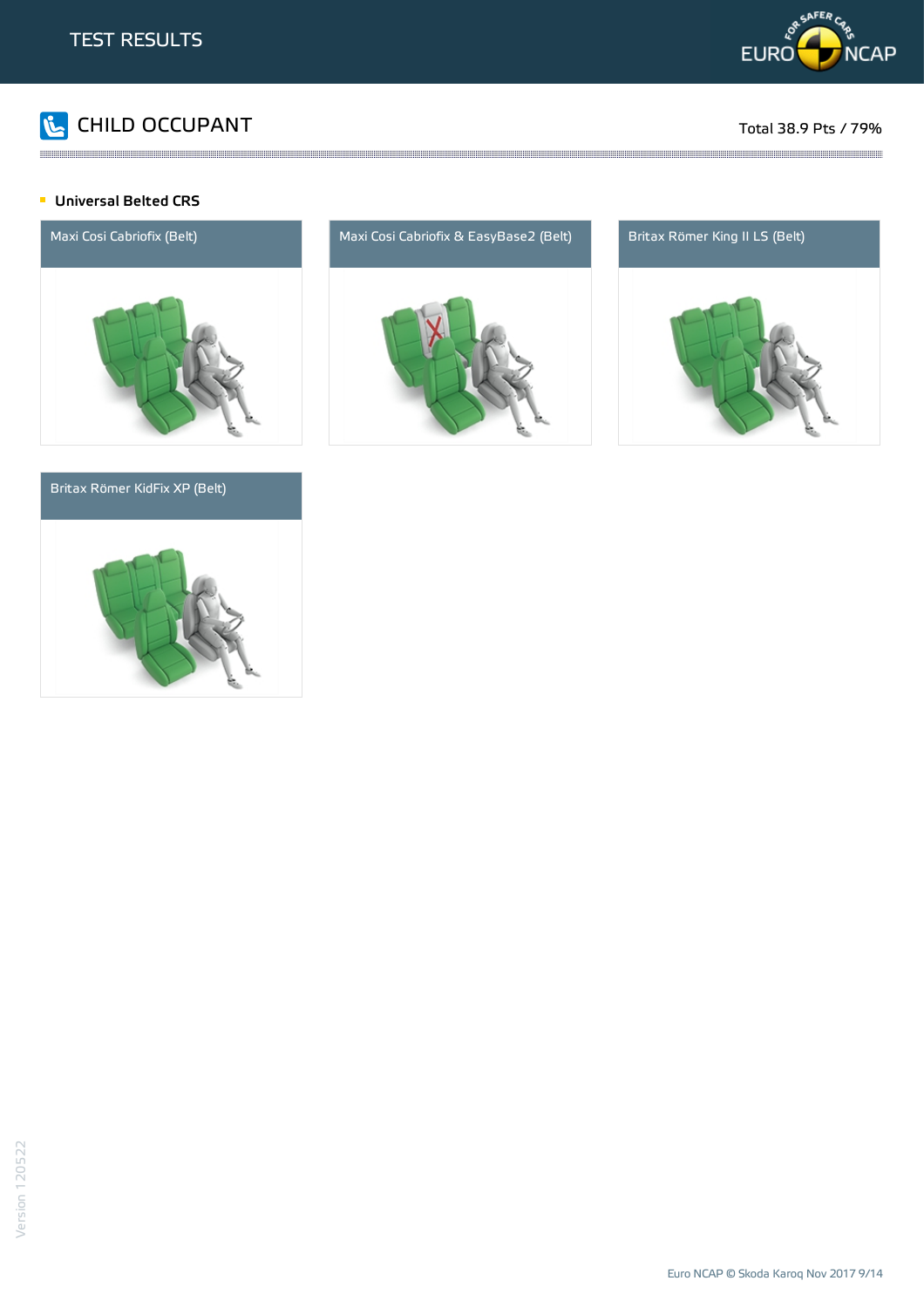



|                                                   | <b>Seat Position</b>    |                          |               |              |
|---------------------------------------------------|-------------------------|--------------------------|---------------|--------------|
|                                                   | Front                   |                          | 2nd row       |              |
|                                                   | <b>PASSENGER</b>        | <b>LEFT</b>              | <b>CENTER</b> | <b>RIGHT</b> |
| Maxi Cosi 2way Pearl & 2wayFix (rearward) (iSize) |                         |                          |               |              |
| Maxi Cosi 2way Pearl & 2wayFix (forward) (iSize)  |                         |                          |               |              |
| BeSafe iZi Kid X2 i-Size (iSize)                  |                         |                          |               |              |
| Maxi Cosi Cabriofix & FamilyFix (ISOFIX)          |                         |                          |               |              |
| BeSafe iZi Kid X4 ISOfix (ISOFIX)                 |                         |                          |               |              |
| Britax Römer Duo Plus (ISOFIX)                    |                         |                          |               |              |
| Britax Römer KidFix XP (ISOFIX)                   |                         |                          |               |              |
| Maxi Cosi Cabriofix (Belt)                        |                         |                          |               |              |
| Maxi Cosi Cabriofix & EasyBase2 (Belt)            |                         |                          | ×             |              |
| Britax Römer King II LS (Belt)                    |                         |                          |               |              |
| Britax Römer KidFix XP (Belt)                     |                         |                          |               |              |
| Install without problem<br>Install with care      | Safety critical problem | Installation not allowed |               |              |

the contract of the contract of the contract of the contract of the contract of the contract of the contract of

Not available

#### **Comments**

In the frontal offset test, protection of the chest of the 6 year dummy was rated as weak, based on dummy readings of deceleration and neck protection of both dummies was rated as marginal, based on readings of tensile forces. In the side barrier test, protection of all critical body regions was good for both dummies. The front passenger airbag can be disabled to allow a rearward-facing child restraint to be used in that seating position. Clear information is provided to the driver regarding the status of the airbag and the system was rewarded. All of the restraint types for which the Karoq is designed could be properly installed and accommodated.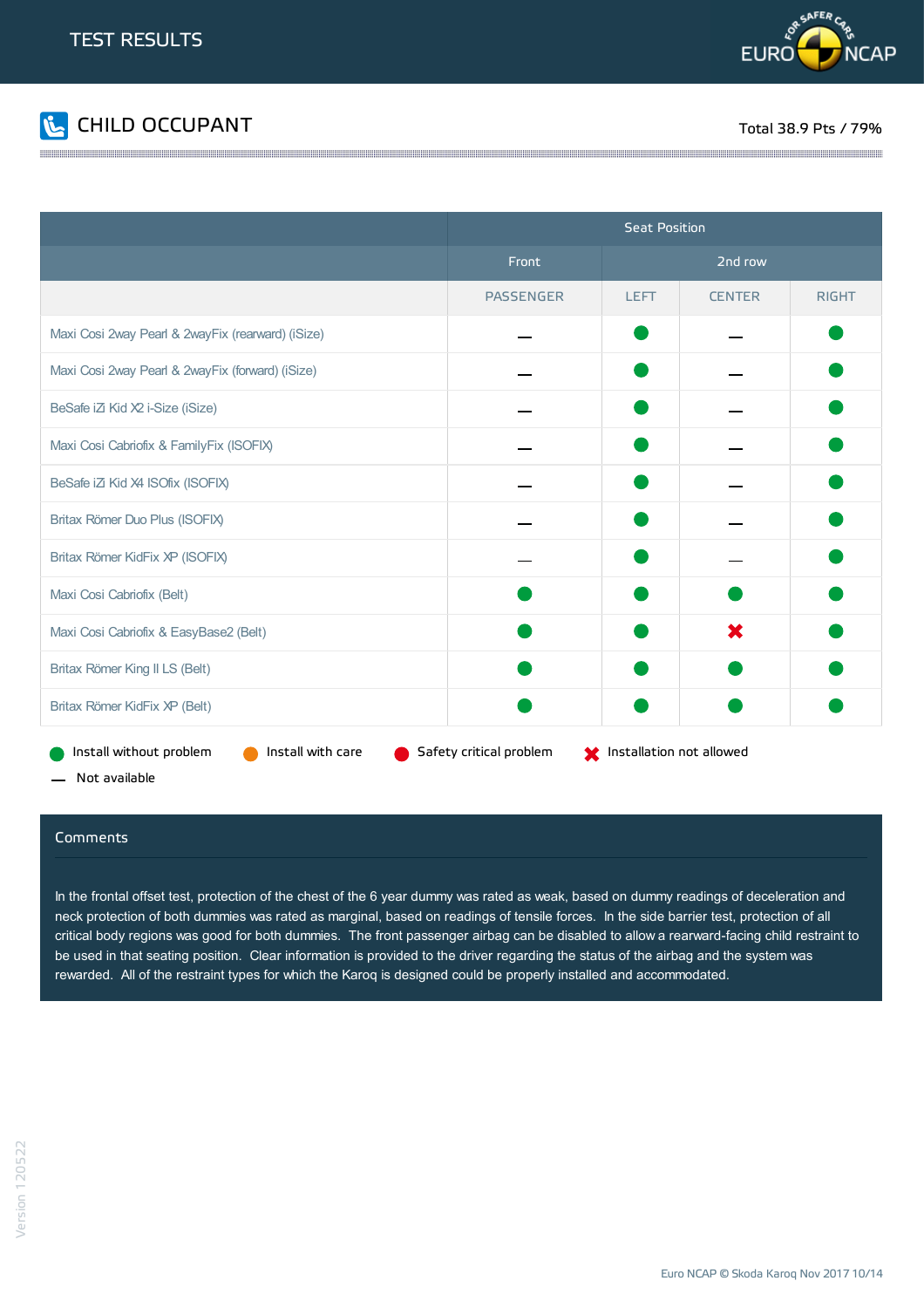



AEB Pedestrian 5.5 Pts

| <b>System Name</b>                        |                                                                               | <b>Front Assist</b>            |  |  |
|-------------------------------------------|-------------------------------------------------------------------------------|--------------------------------|--|--|
| <b>Type</b>                               | Auto-Brake with Forward Collision Warning                                     |                                |  |  |
| <b>Operational From</b>                   |                                                                               | $4 \text{ km/h}$               |  |  |
| Additional Information                    | Defaults on for every journey; operates above 40km/h and in low ambient light |                                |  |  |
| PERFORMANCE                               |                                                                               |                                |  |  |
|                                           | <b>Autobrake Function</b>                                                     |                                |  |  |
|                                           |                                                                               |                                |  |  |
|                                           | Avoidance                                                                     | Mitigation                     |  |  |
| Running Adult crossing from Farside       | Collision avoided up to 45 km/h                                               | Impact mitigated up to 60 km/h |  |  |
| Walking Adult crossing from Nearside -25% | Collision avoided up to 35 km/h                                               | Impact mitigated up to 60 km/h |  |  |
| Walking Adult crossing from Nearside -75% | Collision avoided up to 35 km/h                                               | Impact mitigated up to 60 km/h |  |  |

#### Comments

The protection provided by the bonnet to the head of a struck pedestrian was predominantly good or adequate, with poor results being recorded on the stiff windscreen pillars. The bumper provided good protection to pedestrians' legs and scored maximum points. The protection provided to the pelvis area was mixed. Tests of the pedestrian detection function of the autonomous emergency braking system demonstrated good performance, with collisions avoided or mitigated in all scenarios.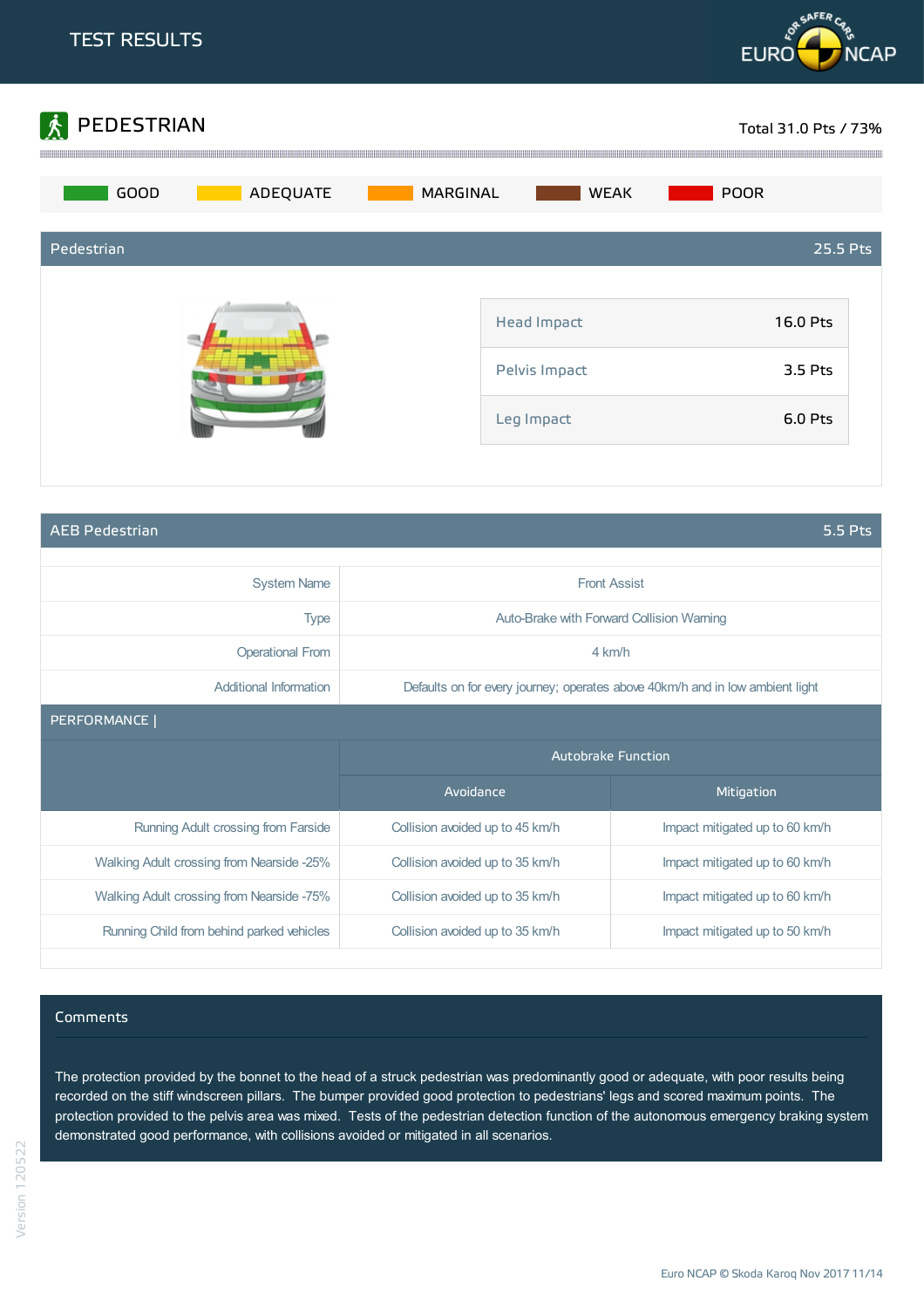

#### Seatbelt Reminder 3.0 Pts

| Applies To                                            |                    | All seats          |                   |
|-------------------------------------------------------|--------------------|--------------------|-------------------|
| Warning                                               | <b>Driver Seat</b> | Front Passenger(s) | Rear Passenger(s) |
| Visual                                                |                    |                    |                   |
| Audible                                               |                    |                    |                   |
| - Not available<br><b>C</b> Fail<br>Pass<br>$\bullet$ |                    |                    |                   |
| Lane Support                                          |                    |                    | 0 Pts             |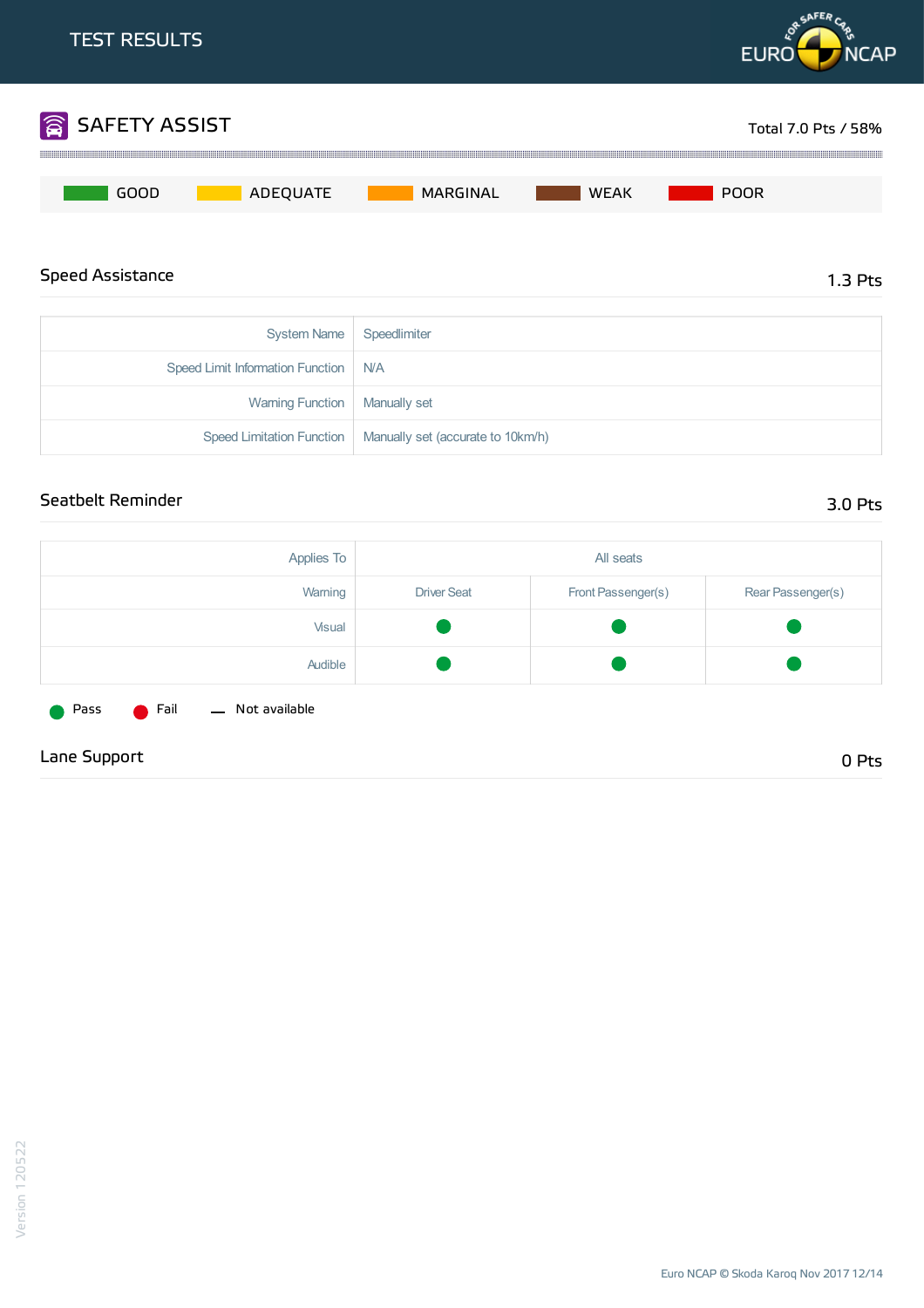# SAFETY ASSIST TOTAL TO BE A SERVED ON THE SERVED OF THE SERVED OF THE SERVED OF THE SERVED OF THE SERVED OF THE SERVED OF THE SERVED OF THE SERVED OF THE SERVED OF THE SERVED OF THE SERVED OF THE SERVED OF THE SERVED OF TH

<u> Maria Maria Maria Maria Maria Maria Maria Maria Maria Maria Maria Maria Maria Maria Maria Maria Maria Maria M</u>

# AEB Inter-Urban 2.7 Pts

| <b>System Name</b>              | <b>Front Assist</b>                                        |                                                                  |  |
|---------------------------------|------------------------------------------------------------|------------------------------------------------------------------|--|
| <b>Type</b>                     | Forward Collision Warning with Auto-Brake                  |                                                                  |  |
| <b>Operational From</b>         | 4 km/h                                                     |                                                                  |  |
| <b>Additional Information</b>   |                                                            | Default On; Supplementary Warning                                |  |
| PERFORMANCE                     |                                                            |                                                                  |  |
|                                 | Autobrake Function Only                                    | Driver reacts to warning                                         |  |
| <b>Operational Speed</b>        | 4-250 km/h                                                 | 4-250 km/h                                                       |  |
| Approaching a stationary car    | See AEB City                                               | Crash avoided up to 40km/h.<br>Crash speed reduced up to 50km/h. |  |
| Approaching a slower moving car | Crash avoided up to 70km/h.<br>Crash avoided up to 80km/h. |                                                                  |  |
|                                 | FOLLOWING A CAR AT SHORT DISTANCE                          |                                                                  |  |
| Car in front brakes gently      | Avoidance                                                  | Avoidance                                                        |  |
| Car in front brakes harshly     | Avoidance                                                  | Avoidance                                                        |  |
|                                 | FOLLOWING A CAR AT LONG DISTANCE                           |                                                                  |  |
| Car in front brakes gently      | Avoidance<br>Avoidance                                     |                                                                  |  |
| Car in front brakes harshly     | Avoidance                                                  | Avoidance                                                        |  |

#### Comments

A seatbelt reminder system is standard for the front and rear seats as is a driver-set speed limiter. The autonomous emergency braking system performed well in tests of its functionality at highway speeds, with collisions avoided or mitigated in many scenarios and test speeds.